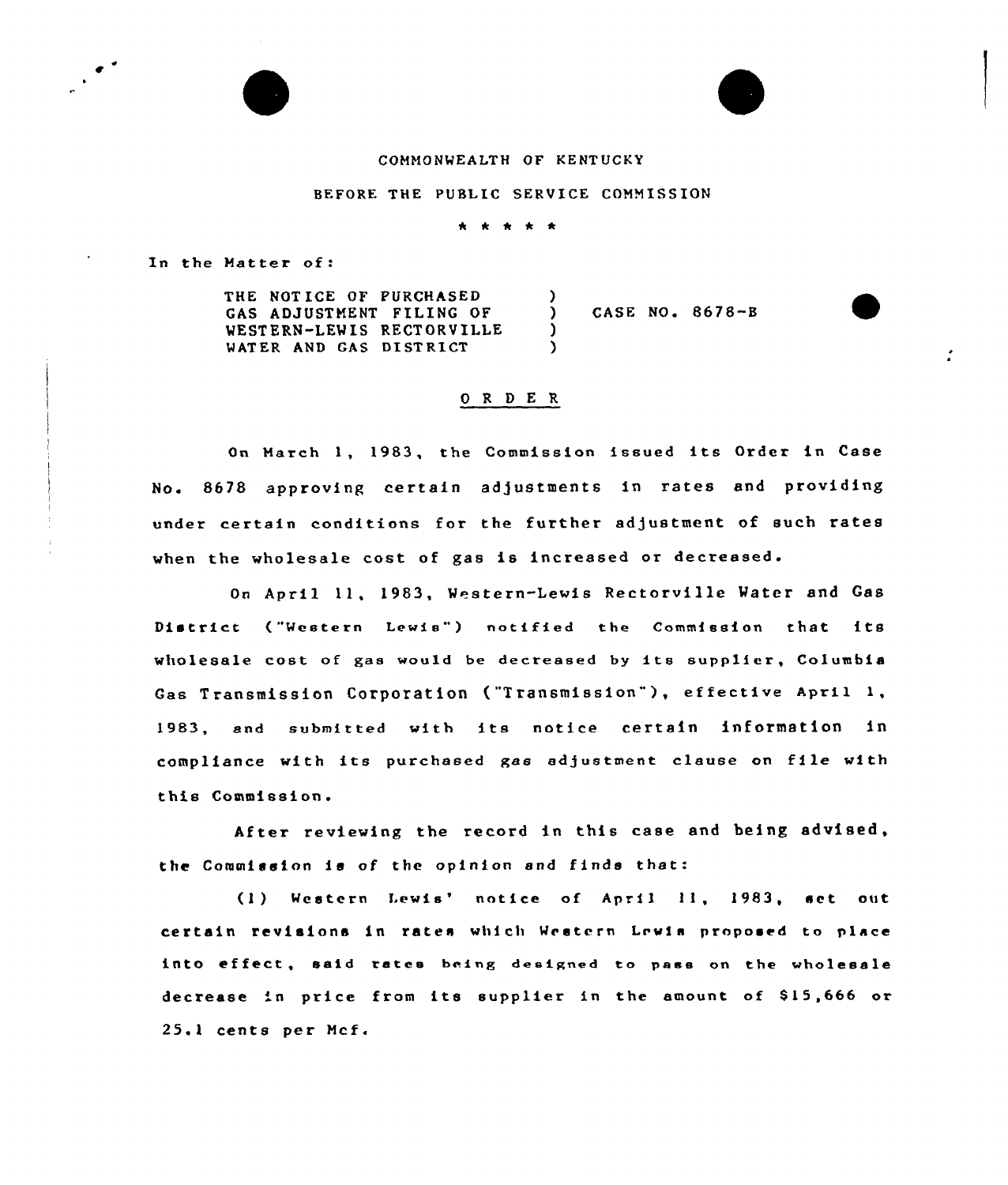



(2) Transmission has filed an application for decreased rates to become effective April 1, 1983, with the Federal Energy Regulatory Commission.

(3) Due to the retroactive nature of Transmission's decrease, Western Lewis should rcport to the Commission any excess revenues collected during the period from April 1, 1983, to the date the proposed rates are implemented, along with <sup>a</sup> plan to refund any excess collections to its customers.

) Western Lewis'd/ustment in rates under the purchased gas adjustment provisions approved by the Commission in its Order in Case No. 8678 dated March 1, 1983, is fair, Just and reasonable and in the public interest and should be effective with gas supplied on and after April 1, 1983.

IT IS THEREFORE ORDERED that the rates in the Appendix to this Order be and they hereby are authorized effective with gas supplied on and after April 1, 1983.

IT IS FURTHER ORDERED that, for the purpose of the future application of the purchased gas adjustment clause of Mestern Lewis, the base rate for purchased gas shall be:

|                                             | Demand                                                                              | Commodity         |  |
|---------------------------------------------|-------------------------------------------------------------------------------------|-------------------|--|
| Columbia Gas Transmission Corporation       | $\overline{\phantom{0}}$                                                            | $$4.6225$ per Dth |  |
| Columbia LNG Corporation                    | $\bullet$ .<br><br><br><br><br><br><br><br><br><br><br><br><br><br><br><br><br><br> | $6.0801*$ per Dth |  |
| *Including Transportation Charge of \$.4701 |                                                                                     |                   |  |

 $-2-$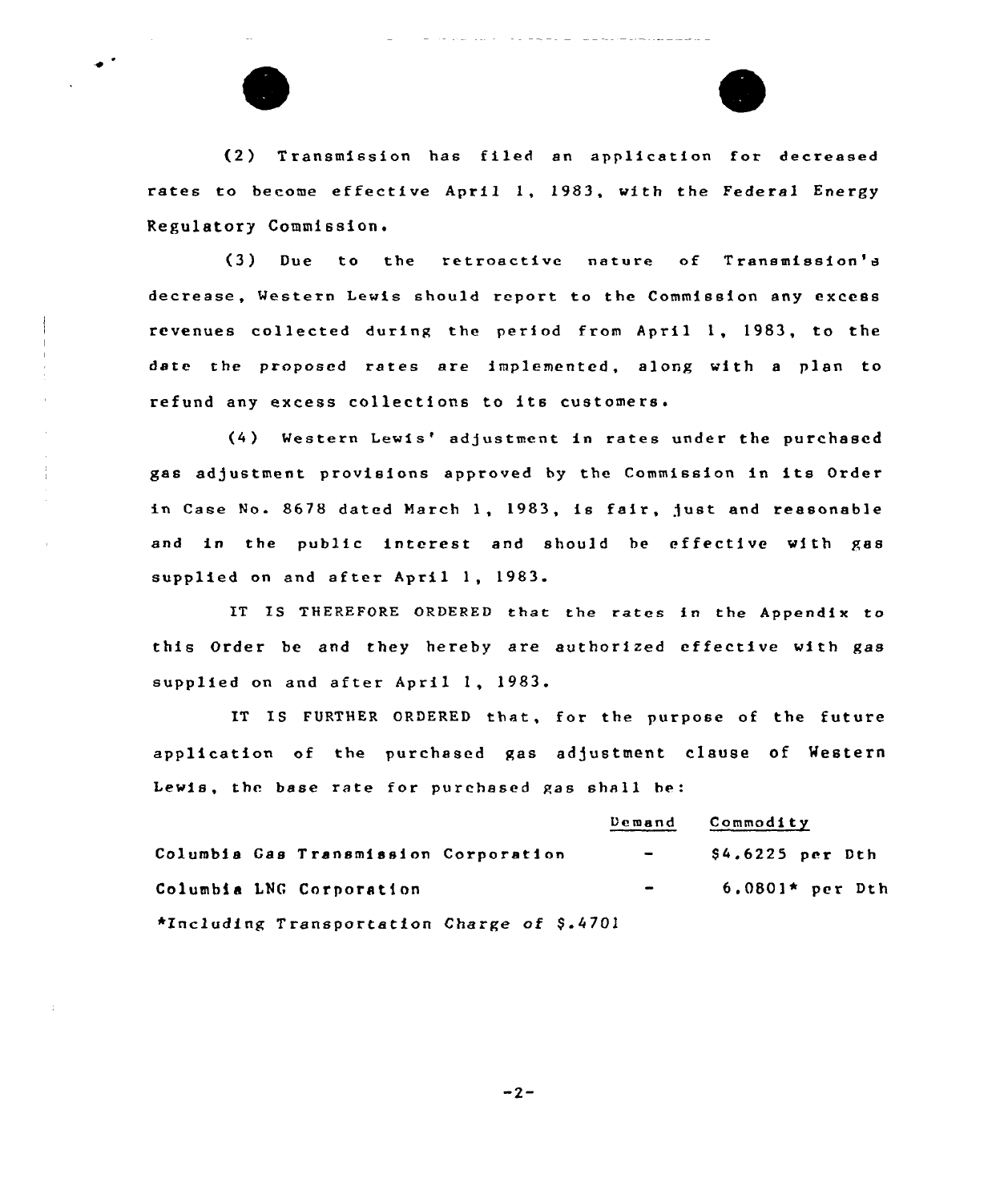IT IS FURTHER ORDERED that within 60 days of the date of this Order Western Lewis shall report to the Commission any excess revenues collected during the period from April l, 1983, to the date the proposed rates are implemented, along with a plan to refund any excess collections.

IT IS FURTHER ORDERED that within 30 days of the date of this Order Western Lewis shall file with this Commission its revised tariffs setting out the rates authorised herein.

Done at Frankfort, Kentucky, this 26th day of April, 1983.

PUBLIC SERVICE COMMISSION

 $\sqrt{e_{\text{Maltm}}$ ~~

Vice Chairma

Co

مالا وليس والرابان

ATTEST:

**Secretary**